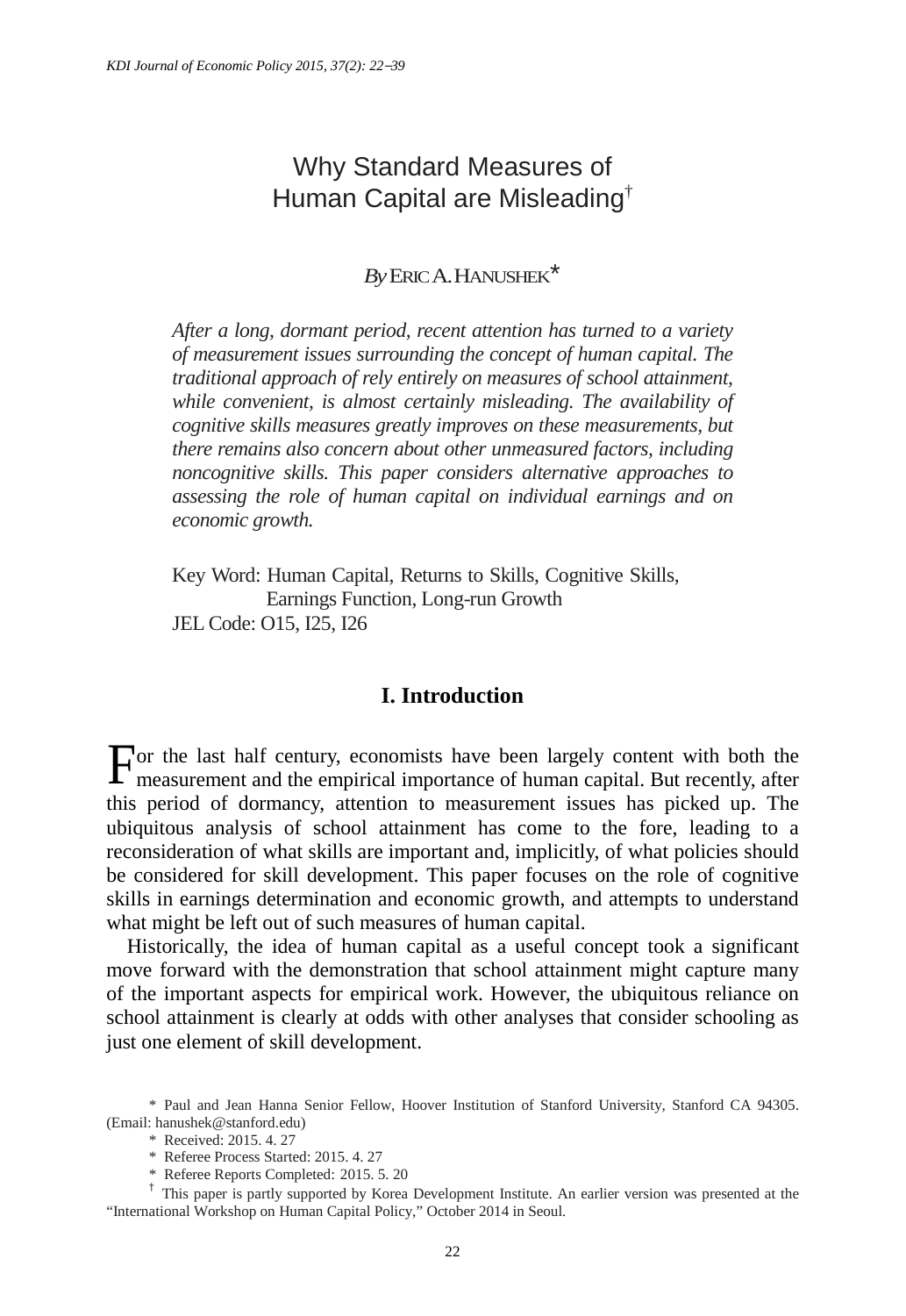It is now possible to estimate both models of wage determination and of economic growth that include better measures of human capital – namely cognitive skills. In these, it is clear that differences in cognitive skills are very important in describing economic outcomes. At the same time, it is less clear whether measurement problems with these or omitted factors such as noncognitive skills are also important.

By considering alternative estimates of basic models, it is possible to put some bounds on the range of concerns about cognitive skill measures. From these, it is clear that other factors are likely to enter into the individual wage determination, although the exact nature of these other factors is less clear. It is not clear that these other factors are significant in the case of economic growth.

### **II. A Short History**

Today, few economists recognize the conflicts and disagreements that existed in the middle of the last century. There is a long history of economists thinking about the importance of individual skills.<sup>[1](#page-1-0)</sup> Perhaps the earliest economic analysis of skills was introduced by Sir William Petty (1676 [1899]), who thought that the costs of war and the economic power of nations should be directly related to how skilled the relevant individuals were. Adam Smith (1776 [2010]) also delved into ideas of human capital before moving into the areas of trade and specialization. But, Alfred Marshall (1898) called the whole idea into question, because he did not think it was relevant empirically since individuals could not be bought and sold. Because of his influence, Marshall essentially stopped the consideration of human capital.

The reintroduction of the concept of human capital came with Theodore Schultz (1961). His presidential address to the American Economic Association concluded that the much of the difference between growth of national income and the slower increases in labor, physical capital, and land was due to investments in human capital. While providing an overview of various investments that individuals made in human capital, he also felt compelled to address the "deep-seated moral and philosophical issues" against such considerations – a necessity that now seems quaint.

Parallel to the arguments of Schultz comes the broadening and deepening developments of Gary Becker (1964) and Jacob Mincer (1970, 1974). Becker, in a variety of works, developed ideas of individual investments in human capital. But, the most profound development arguably was the development of an empirical approach to understanding human capital investments and the returns on them.

A major obstacle in empirical work was judging the amount of skills, or human capital, that an individual possessed. For physical capital, the well-developed approach was totaling up the expenditures on capital as in indication of the investment. With various allowances for depreciation and quality improvement, the stock of human capital could be calculated from aggregating past investments. But,

<span id="page-1-0"></span><sup>&</sup>lt;sup>1</sup>Kiker (1966, 1968) provides a detailed history of various approaches to incorporating human capital dating back to the seventeenth century.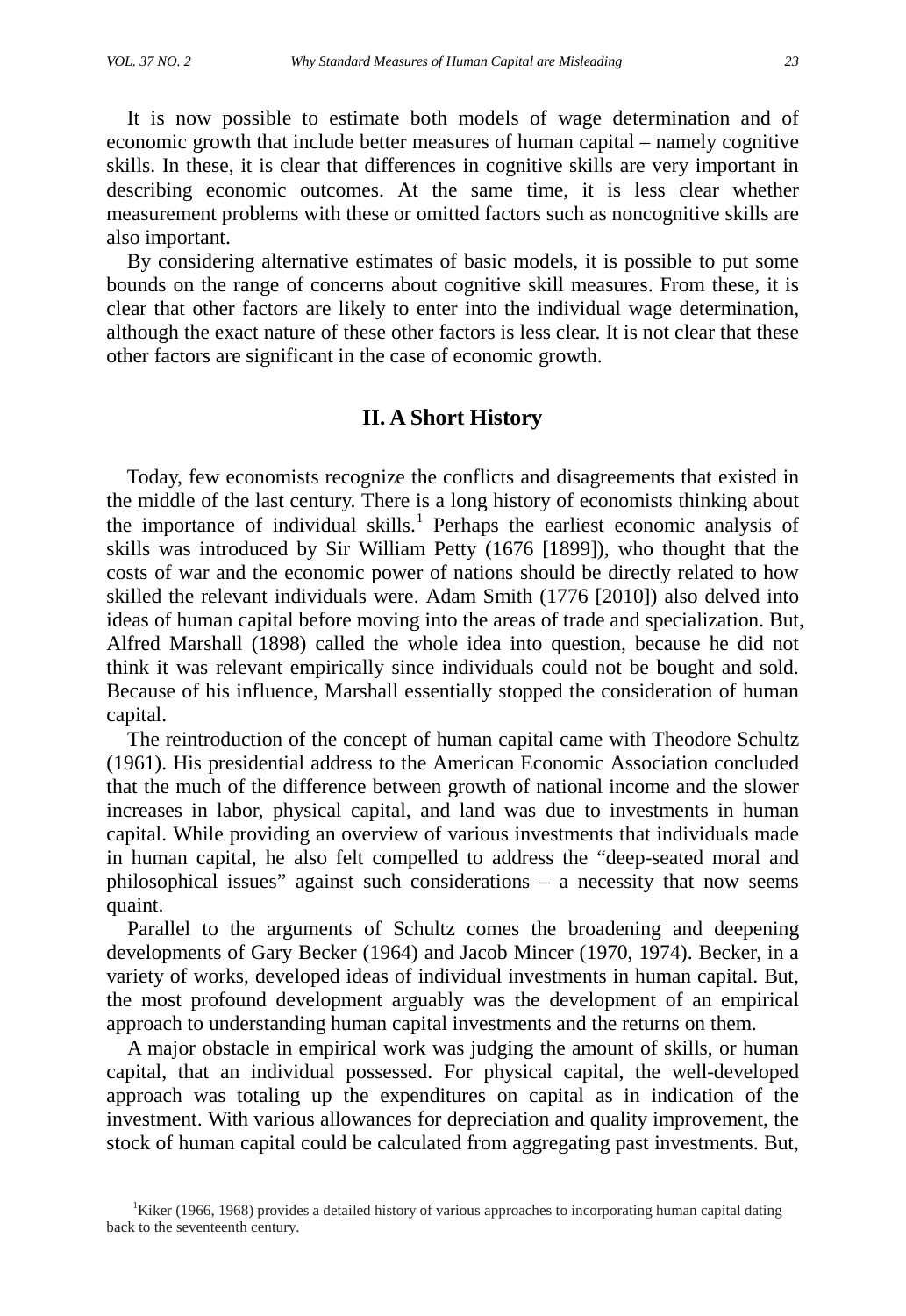with human capital, it is less than obvious how individual consumption expenditure can be separated from investments. Schultz (1961) recognized this problem and observed that it might be possible to look at differences in wages as a measure of the returns on skills to an individual. This observation could not, however, adequately drive the measurement of human capital, because arguing that human capital drives wage differences and thus that wage differences indicate the difference in human capital becomes tautological.

Mincer (1974) provided a direct way to circumvent the tautological version of human capital and to proceed with meaningful empirical analysis. His motivation was to develop an empirical approach to understanding the role of human capital investments in wage determination. He made two observations. First, a major function of schools was to develop individual skills that were useful in the market. Thus, if the costs of schooling came entirely from foregone earnings, it was possible to measure the schooling component of investment simply by the time in school, or years of school attainment. Second, building on Becker's analysis about investment in on-the-job (OJT) training, plausible investment plans provided a structure to lifetime investment in OJT and allowed direct estimation of the impact of OJT on investment.<sup>[2](#page-2-0)</sup>

When these ideas were combined, Mincer (1974) showed that individual wages could be characterized by relating (log) wages to years of schooling and to a quadratic function of experience that captured OJT investments. The standard version is

(1)  $lnY_i = \alpha_0 + rS_i + \alpha_1 E_i + \alpha_2 E_i^2 + \varepsilon_i,$ 

where  $Y_i$  denotes the earnings of individual i,  $S_i$  is years of schooling,  $E_i$  is experience, and  $\varepsilon_i$  is a random error.<sup>[3](#page-2-1)</sup> In the standard interpretation, *r* is the rate of return to schooling. $4$ 

This formulation of wage determination is perhaps the most successful theoretical/empirical development ever in the history of economics. The "Mincer earnings function" is so common that no reference is needed, and, if any alterations of the measures of human capital or of the functional form are made, they need to be explained.

Importantly, school attainment has been accepted fully as a legitimate and largely complete measure of human capital differences across individuals. In its standard Mincer form, the coefficient of years of schooling is a direct measure of the rate of return to schooling, and thus can summarize the investment value in schooling across time and space.<sup>[5](#page-2-3)</sup>

<span id="page-2-0"></span><sup>2</sup> The initial development of Becker (1964) argued that while firms might invest in the specific human capital of a worker, they would not invest in general human capital because the worker could take that investment to a different firm, thus inflicting a capital loss on the original firm. This issue has subsequently been reopened by Acemoglu and Pischke (1998, 1999).

<span id="page-2-1"></span> ${}^{3}$ Even more commonly, instead of actual labor market experience,  $E$  denotes potential experience equal to  $S - age - 6$ .

<span id="page-2-3"></span><span id="page-2-2"></span><sup>4</sup> See, however, Heckman, Lochner, and Todd (2006), who consider problems in the interpretation of r as the rate of return to schooling investment.

 ${}^{5}$ Again, however, see the issues that surround such an interpretation in Heckman, Lochner, and Todd (2006,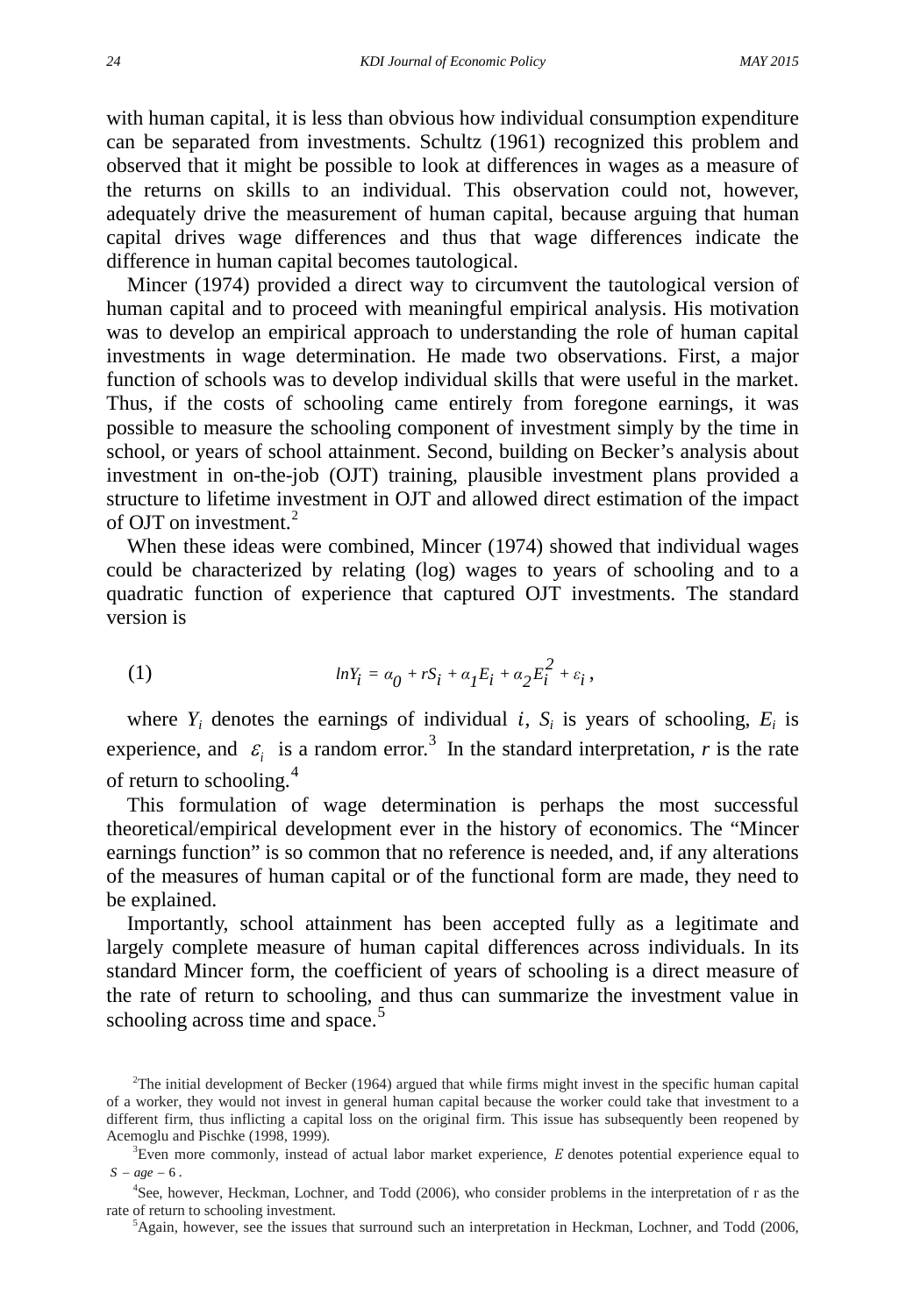A driving force in the acceptance of employing school attainment as a measure of human capital is clearly its ready availability. Common census data and household surveys contain all of the data needed to estimate labor market returns to human capital. For example, in the latest of a series of international estimates of Mincer earnings functions, Montenegro and Patrinos (2014) provide comparable estimates across 139 economies<sup>[6](#page-3-0)</sup>

From these developments, school attainment has been widely accepted as a measure of an individual's human capital. It is incorporated into a wide range of studies beyond just past wage determination, indeed virtually all analyses where it is necessary to identify differences across individuals that might affect their behavior.

Perhaps the only consistent concern with the Mincer development is whether the earnings estimates represent the causal impact of schooling. In the simplest formulation of this concern, one dating from the earliest earnings studies, it is widely accepted that higher ability individuals are likely to continue farther in school.<sup>[7](#page-3-1)</sup> Thus, if there is a separate return to ability, estimation of the simple Mincer earnings function will represent the combined impact of school and of ability, and not just the causal impact of schooling. These issues have led to a large amount of literature, as described and evaluated by Card (2001). A continuing literature seeks to deepen and extend this work, often introducing new strategies to identify the rate of return to schooling.

The perspective of this paper is that the Mincer formulation has been too successful in driving research. The treatment of school attainment as synonymous with human capital fundamentally distorts economic analysis of human capital and the policy implications that are drawn from this analysis. The primary concern is other omitted factors that directly affect earnings and lead to biased estimates of the return to skills.

## **III. Distortions in Estimating the Returns to Skills**

Two closely related topics suggest a problem with the way that this research into human capital has developed.<sup>[8](#page-3-2)</sup> First, there has been a long and extensive line of research into educational production functions. This research has sought to investigate directly the determinants of schooling outcomes. Second, from a policy perspective, the concerns center more on the quality of schooling and the policies that might be put in place to improve schooling outcomes. Neither of these topics is compatible with the general Mincer approach to wage determination or the more general proposition that school attainment is an adequate measure of human capital.

A simplified version of a standard human capital production function would be

2008).

<span id="page-3-0"></span><sup>6</sup> Prior estimates in this expanding set of estimates are found in Psacharopoulos (1973) and Psacharopoulos and Patrinos (2004).

<sup>&</sup>lt;sup>7</sup>See, for example, Hause (1971, 1972).

<span id="page-3-2"></span><span id="page-3-1"></span><sup>8</sup> Discussion of this general set of issues follows that in Hanushek and Woessmann (2008), where the issues were first set out.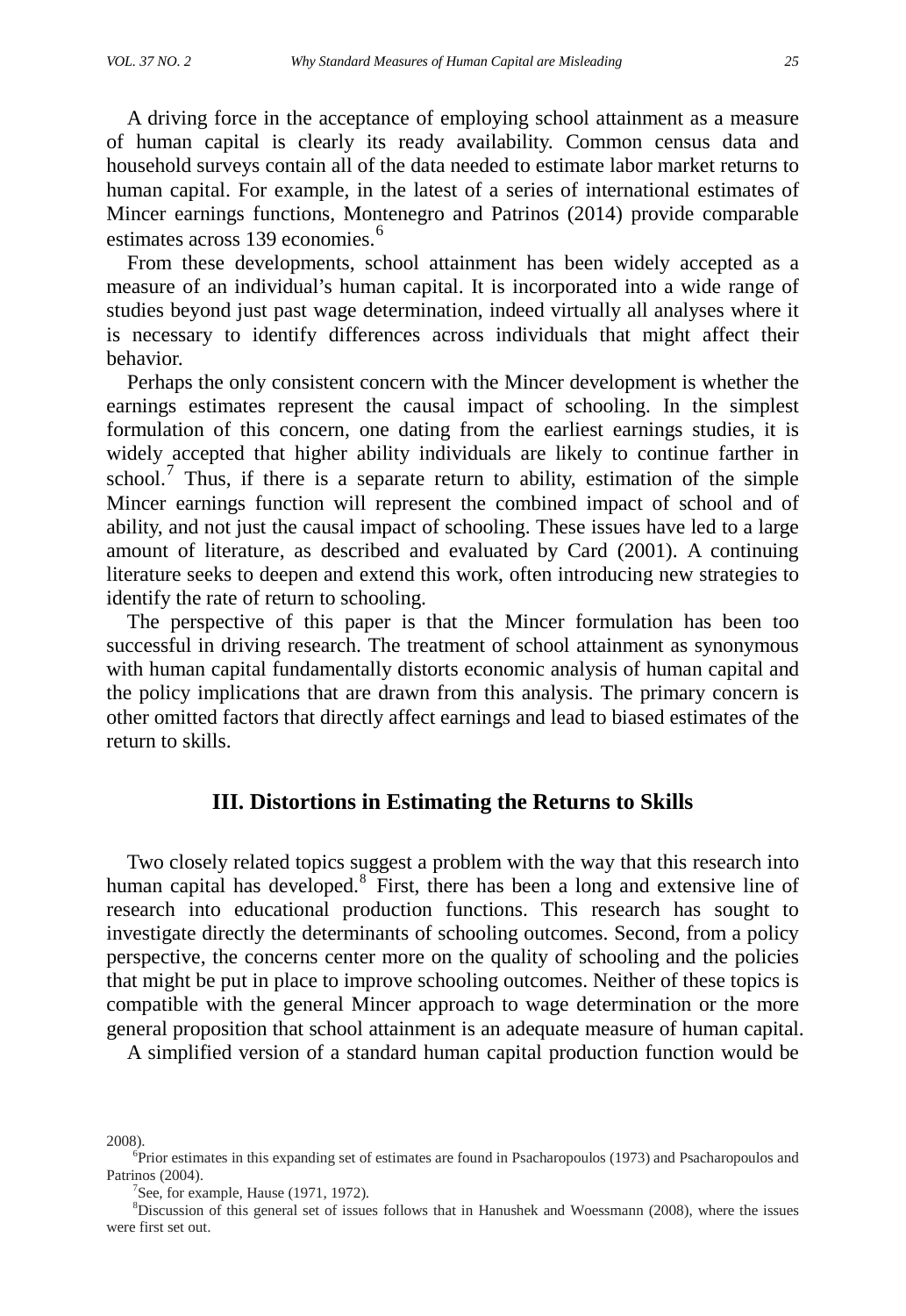(2) 
$$
H_i = \beta_I F_i + \beta_2 (q_s S_i) + \beta_3 A_i + \beta_4 Z_i + v_i,
$$

where human capital  $(H)$  is a function of family inputs  $(F)$ , the quantity and quality of inputs provided by schools  $(q_sS)$ , individual ability (A), and other relevant factors  $(Z)$  such as health or peers. Such a function has been estimated innumerable times (Hanushek, 2002). Several aspects are important. While there have been a variety of measures of  $H$ , including incomes, college attendance, and the like, the most common measure has been student achievement, or some dimension of cognitive skills. Second, family background  $(F)$  invariably affects student outcomes, a consistent finding since the first major investigation along these lines (Coleman *et al.*, 1966). Third, many common input measures – such as expenditures or pupil-teacher ratios – have somewhat surprisingly and somewhat controversially not proven to be reliable measures of school quality (Hanushek, 2003).

Putting analyses on Mincer earnings functions into the context of educational production functions immediately uncovers the fundamental problem. From eq. (2), it would not be possible simply to substitute school attainment into an earnings function and assume that it would adequately measure human capital. Moreover, it goes considerably beyond the idea of ability bias, where some indication of fixed differences among individuals, call it  $A$ , must be considered. To the extent that all of the terms in eq. (2) except for  $S$  and possibly  $A$  enter the error term in eq. (1), all of the past analyses indicate why the standard requirement for an unbiased estimation of r (i.e.,  $E[\varepsilon|S] = 0$ ) is very unlikely to hold.

It is also true from these considerations that, even with a consistent estimate of  $r$ , it is necessary to go further to understand the returns to quality of schooling. It is not possible simply to assume that the estimated return to quantity of schooling will provide a reliable estimate of the return to various approaches to improve school quality.

# **IV. Alternative Estimates of the Returns to Individual Human Capital**

Considering eq. (1) and eq. (2) together suggests a variety of alternative approaches to the estimation of returns to skills. One appealing approach, however, is suggested by Hanushek *et al.* (2015). Consistent with the estimation of educational production functions, it would seem reasonable to use test scores as a direct measure of appropriate skills, or human capital. In other words, it would be possible to use  $C_i$ , the measured cognitive skills of the individual, in a model of earnings determination.

Schools explicitly have a goal of increasing the cognitive skills of the population. In fact, most of the accountability systems and rewards related to schools are geared toward measured student achievement. Thus, it seems natural to consider tests as a measure of human capital. Unfortunately, data on cognitive skills are not nearly as plentiful as data on school attainment, and the evidence on the returns to cognitive skills is much less available and consistent.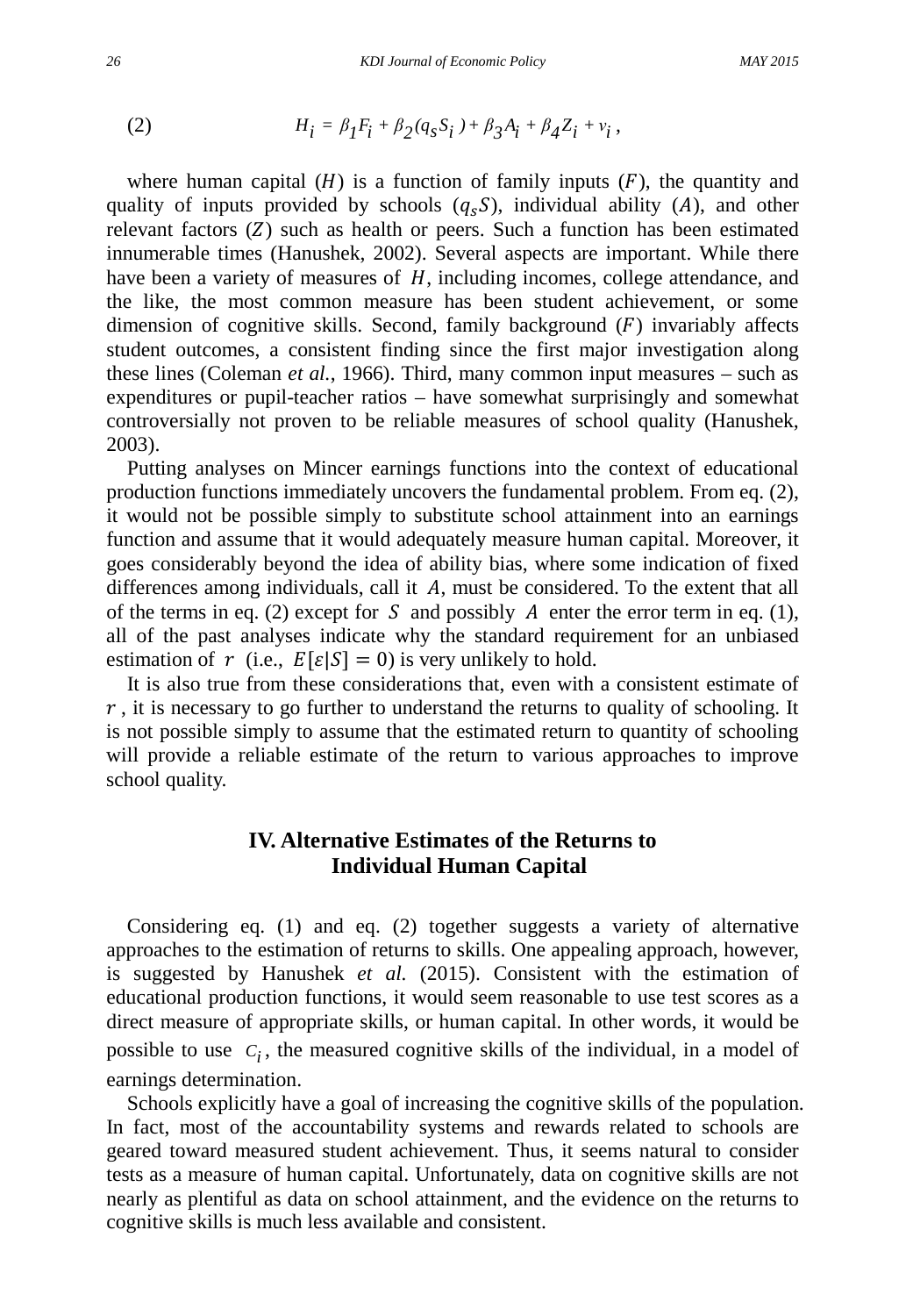The most common set of estimates comes from an augmented Mincer earnings function, where a simple modification is made to add cognitive skills, as in

(3) 
$$
lnY_i = \alpha_0 + rS_i + \alpha_1 E_i + \alpha_2 E_i^2 + fC_i + \varepsilon_i,
$$

Most of the evidence on the impact of cognitive skills from this extension of the Mincer earnings functions comes from U.S. panel data sets that record test information while the individual is a student and then follow their performance in the labor market.

The results of these estimates for the United States are shown in Table 1. Three parallel U.S. studies provide very consistent estimates of the impact of test performance on earnings  $(\phi)$  for young workers (Mulligan 1999; Murnane *et al.*) 2000; Lazear 2003). These studies employ different nationally representative data sets that follow students after they leave school and enter the labor force. When scores are standardized, they suggest that one standard deviation in mathematics performance at the end of high school translates into 10-15 percent higher annual earnings.<sup>[9](#page-5-0)</sup>

Murnane *et al*. (2000) provide evidence from the High School and Beyond and the National Longitudinal Survey of the High School Class of 1972 (NLS72). Their estimates suggest that males obtain a 15 percent increase and females a 10 percent increase per standard deviation of test performance. Lazear (2003), relying on a somewhat younger sample from National Educational Longitudinal Study of 1988 (NELS88), provides a single estimate of 12 percent. These estimates are also very close to those in Mulligan (1999), who finds 11 percent for the normalized AFQT score in the National Longitudinal Study of Youth (NLSY) data. Note that these returns can be thought of as how much earnings would increase with higher skills every year throughout a person's working career. The estimates do, however, come

|                               | Data source     | Age<br>sample | Return to<br>cognitive skills |
|-------------------------------|-----------------|---------------|-------------------------------|
| Mulligan (1999)               | NLSYa           |               | 0.11                          |
| Mumane et al. (2000)          | HSBb and NLS72c | 27.31         | $0.10 - 0.15$                 |
| Lazear $(2003)$               | NELS88d         | $\leq$ 27     | 0.12                          |
| Hanushek and Zhang (2009)     | <b>IALSe</b>    | 16-65         | 0.20                          |
| Chetty et al. (2011)          | <b>STARf</b>    | $25 - 27$     | 0.18                          |
| Hanushek and Woessmann (2012) | <b>IPUMSg</b>   | 25-65         | 0.14                          |

TABLE 1—EXISTING ESTIMATES OF RETURNS TO COGNITIVE SKILLS

*Note*: Each comes from an estimation of a Mincer earning function that adds an achievement measure in units of standard deviations.

*Data sets*: a. National Longitudinal Study of Youth; b. High School and Beyond; c. National Longitudinal Survey of the High School Class of 1972; d. National Educational Longitudinal Study of 1988; e. International Adult Literacy Survey; f. Project STAR; g. 2000 Census IPUMS.

*Source*: Hanushek and Woessmann (2015).

<span id="page-5-0"></span><sup>9</sup>It is convenient to convert test scores into measures of the distribution of achievement across the population. A separate review of earlier studies of the normalized impact of measured cognitive skills on earnings by Bowles, Gintis, and Osborne (2001) finds that the mean estimate is only 0.07, or slightly over half of that for the specific studies here.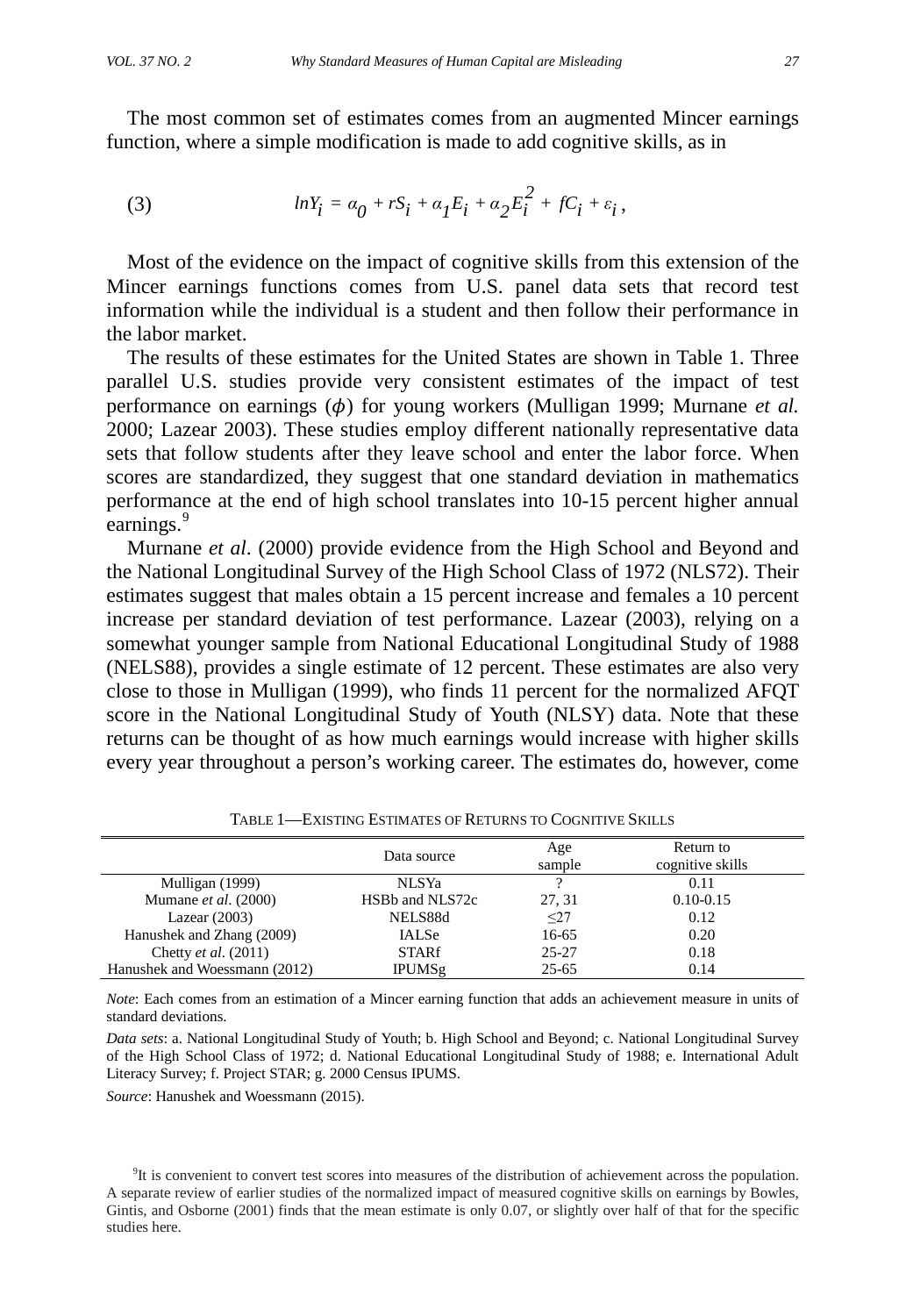early in the worker's career, suggesting that the impact may actually rise with experience.<sup>[10](#page-6-0)</sup>

In a different set of estimates using data on a sample of workers of all ages within the U.S., Hanushek and Zhang (2009) provide estimates of returns  $(\phi)$  of 20 percent per standard deviation.<sup>[11](#page-6-1)</sup> One distinguishing feature of these estimates is that they come from a sample of workers throughout the career, as opposed to the prior estimates that all come from early-career earnings.<sup>[12](#page-6-2)</sup>

Using yet another methodology that relies upon international test scores and immigrants into the U.S., Hanushek and Woessmann (2012) obtain an estimate of 14 percent per standard deviation. That analysis begins with a standard Mincer earnings model but estimates the returns to skills from a difference-in-differences formulation based on whether the immigrant was educated in the home country or in the United States. They find that skills measured by international math and science tests from each immigrant's home country are significant in explaining earnings within the United States.

Finally, Chetty *et al.* (2011) look at how kindergarten test scores affect earnings at age 25-27 and find an increase of 18 percent per standard deviation. These estimates do not control for any intervening school attainment differences but do control for a rich set of parental characteristics.

But there are two problems with this evidence. First, by referring only to young workers (except for Hanushek and Zhang 2009), the results potentially understate the returns to skills. Altonji and Pierret (2001) consider the possibility of statistical discrimination that leads to increased returns to cognitive skills over time. Specifically, when young workers first go to an employer, it is difficult for the employer to judge the skills of the worker. Over time, the employer can more accurately assess the skills of the worker, and, if worker skills are related to cognitive skills as measured by tests, the returns to test scores will rise with experience. Their analysis supports the idea that these estimated returns to skills could be an understatement, with the returns to cognitive skills rising and the returns to school attainment falling with labor market experience.<sup>[13](#page-6-3)</sup> Related to this, Haider and Solon (2006) show that people with higher lifetime earnings show systematically steeper earnings growth.

Second, a potentially more serious issue is the form of the earnings determination model. If in fact cognitive skills are a good measure of human capital, school attainment would just be an input to human capital (eq. (2)) and

<span id="page-6-3"></span><sup>13</sup>When the model was tested across countries, however, it seemed most important for the United States but not for other countries (see Hanushek and Zhang 2009).

<span id="page-6-0"></span><sup>&</sup>lt;sup>10</sup>These estimates are derived from observations at a point in time. Over the past few decades, the returns to skill have risen. If these trends continue, the estimates may understate the lifetime value of skills to individuals. On the other hand, the trends themselves could change in the opposite direction. For an indication of the competing forces over a long period, see Goldin and Katz (2008). Haider and Solon (2006), from a different perspective, show that the earnings of individuals with higher earnings tend to rise more steeply early in their careers.

<span id="page-6-1"></span><sup>&</sup>lt;sup>11</sup>Their estimates of returns to cognitive skills actually include 13 countries, of which the U.S. had the highest estimated returns in the mid-1990s.

<span id="page-6-2"></span><sup>&</sup>lt;sup>12</sup>The data from the International Assessment of Adult Literacy (IALS) provide both tests of reading and numeracy skills but also assess a range of adult workers. The estimates in Hanushek and Zhang (2009) come, like the previously mentioned studies, from adding cognitive skills to a standard Mincer earnings function, but that paper also discusses alternative ways to obtain estimates of the schooling gradient (r in equation (1)).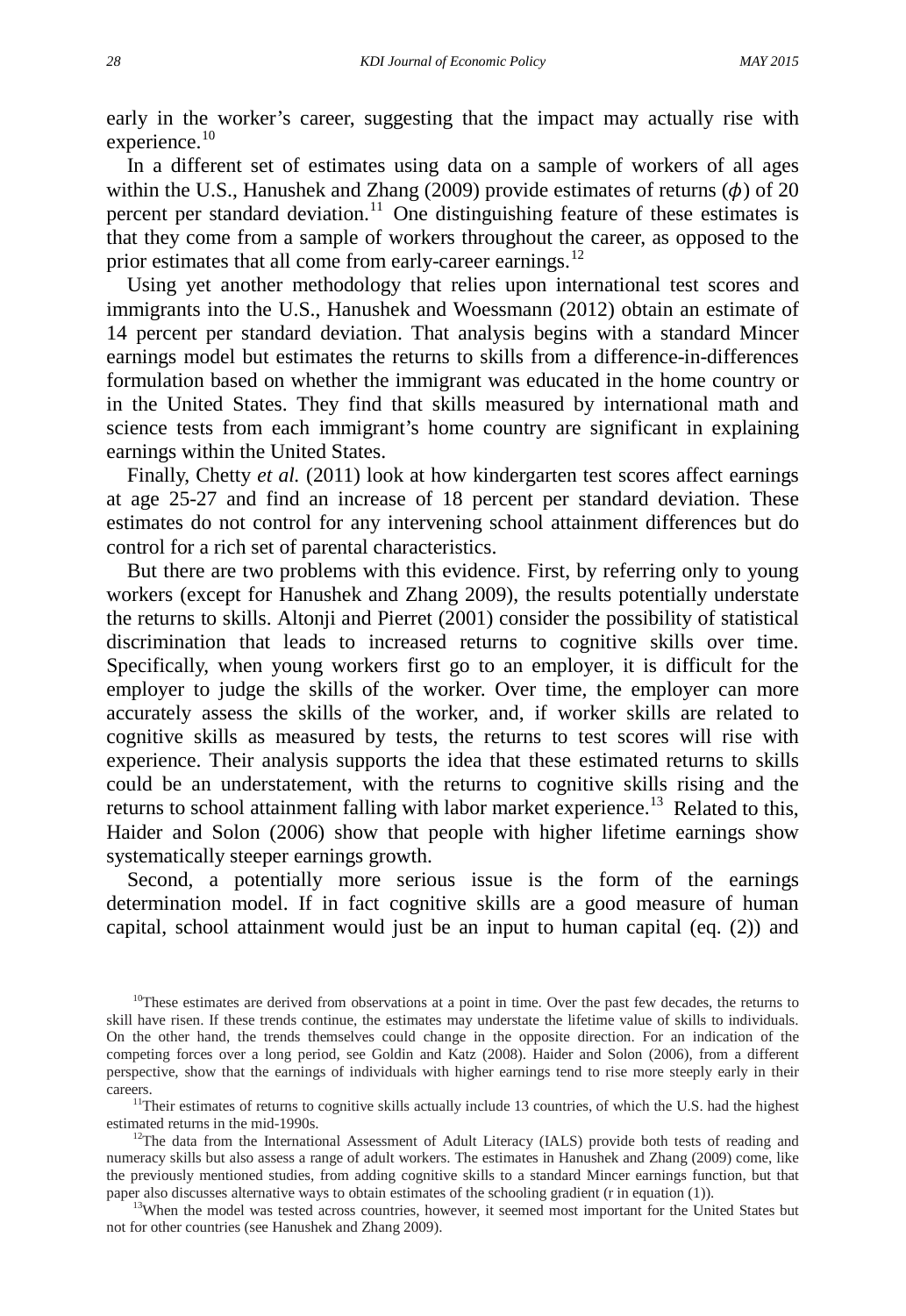should not be included in eq. (3). Thus, the appropriate way to estimate earnings determination would be

(4) 
$$
lnY_i = \alpha_0 + \alpha_1 E_i + \alpha_2 E_i^2 + fC_i + \varepsilon_i,
$$

Hanushek *et al*. (2015) provide evidence on both of these issues. They employ OECD data from the Programme for the International Assessment of Adult Competencies (PIAAC). This survey, conducted in 2011-2012, has several strengths that permit a new view of the earnings determination process. First, it uses representative samples of the population aged 16-65. Second, it provides consistent information across 23 countries. Third, in addition to labor market data for individuals, it conducted a set of three separate cognitive skills tests: literacy, numeracy, and problem solving in technology-rich environments.<sup>[14](#page-7-0)</sup>

With these data, it is possible not only to estimate the returns to skills but also to consider the interpretation of various models of the role of human capital in earnings determination.

# **V. International Estimates of Returns to Skills**

Hanushek *et al*. (2015) provide direct evidence on the range of returns to skills across countries. The most basic estimates focus on eq.  $(4)$ .<sup>[15](#page-7-1)</sup> In an effort to separate skills from other factors that might enter into the earnings determination, the estimates begin with a sample of full-time workers ( $\geq$  30 hours per week). The initial estimation employs numeracy scores, and there is substantial variation across countries. Figure 1 plots the returns to numeracy estimated by Hanushek *et al.* (2015). The scores have been normalized to mean zero and standard deviation one within each country, implying that the estimated numeracy coefficient is the percentage difference in average earnings that is associated with a one standard deviation difference in numeracy scores.

Two things stand out in this evidence. First, there are very substantial differences in the returns to skill across countries. Second, the returns to a number of countries, including Korea, are very high.

From Figure 1, the overall estimate for pooled data across all countries of the impact of numeracy is that a one standard deviation higher score corresponds to 17.8 percent higher earnings at all years of experience.<sup>[16](#page-7-2)</sup> These estimates for individual countries range from 12 percent for Sweden to 28 percent for the U.S. Six of the 23 countries – including Korea – have returns to numeracy that exceed 20 percent.

<span id="page-7-2"></span><sup>16</sup>The pooled estimates include country fixed effects, implying that the returns to skills are estimated from just the within-country variance.

<span id="page-7-0"></span><sup>&</sup>lt;sup>14</sup>Participation in the problem-solving domain was optional; Cyprus, France, Italy, and Spain did not participate in this domain.

<span id="page-7-1"></span><sup>&</sup>lt;sup>15</sup>The estimation also includes an indicator variable for gender in addition to experience and experience squared. Females on average in the pooled sample earn 15 percent less than males, but there is no difference in the returns to skills. All other things being equal, females in the U.S. earn on average 18 percent less than males. For Korea, the comparable figure is 38 percent, a female difference exceeded only by Estonia at 40 percent.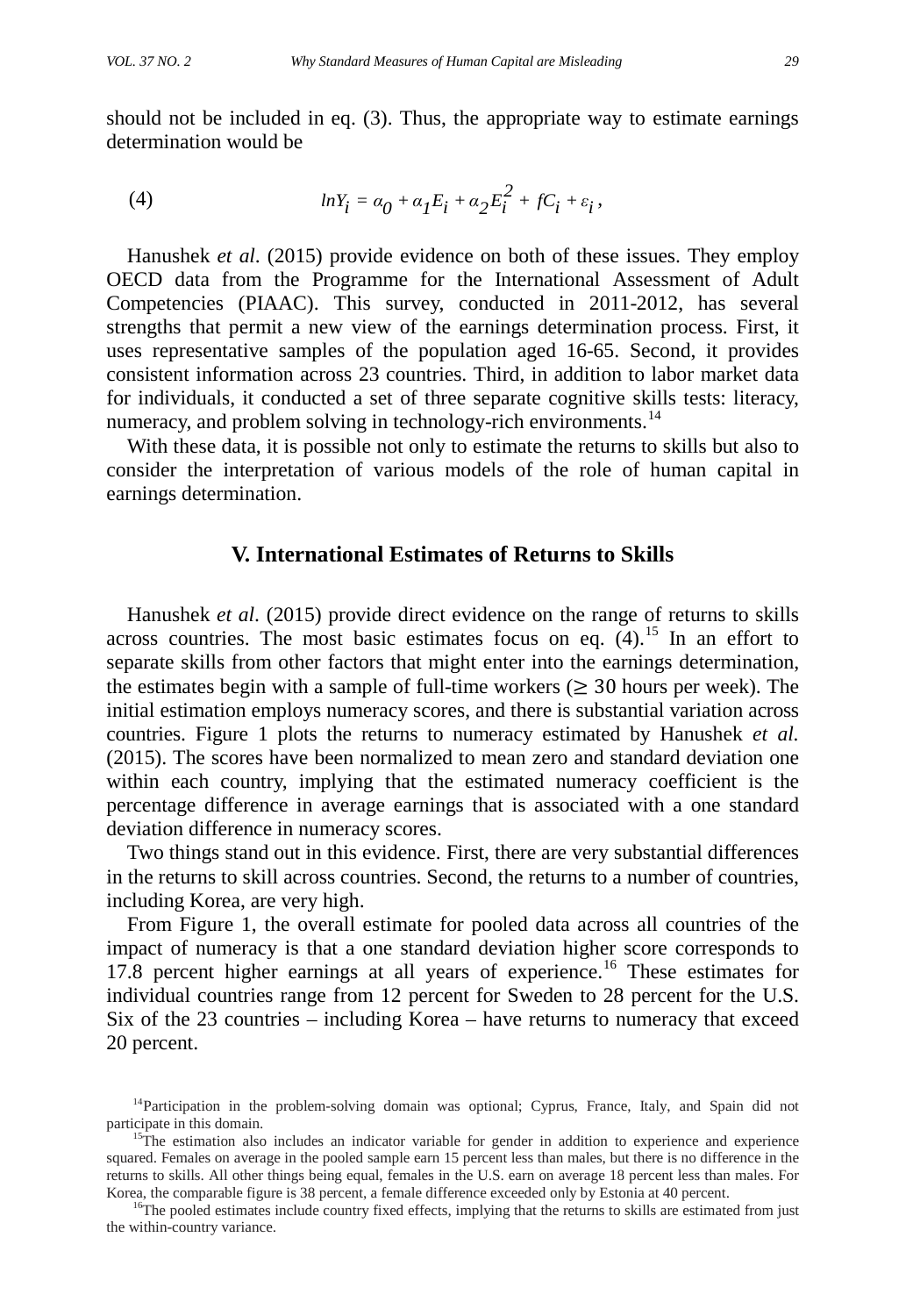

FIGURE 1. ESTIMATED RETURNS TO NUMERACY BY COUNTRY

*Source*: Hanushek *et al*. (forthcoming).





*Source*: Hanushek *et al.* (forthcoming).

An interesting aspect of the PIAAC data is the measurement of several dimensions of cognitive skills. <sup>[17](#page-8-0)</sup> The assessment of problem solving in technologically rich environments is an innovative attempt in PIAAC to measure the skills needed to succeed in an information-based economy where information and communication skills are required.<sup>[18](#page-8-1)</sup> Interestingly, these skills, at least as assessed by PIAAC, are systematically less strongly associated with individual earnings than more traditional cognitive skills. In conjunction with numeracy skills,

<span id="page-8-1"></span><span id="page-8-0"></span><sup>&</sup>lt;sup>17</sup>The PIAAC data are actually modeled after the earlier data of IALS (International Assessment of Adult Literacy survey). That survey, including international data from adults in a number of countries, also had multiple tests, but they are all so highly correlated that it was not really possible to separate them. See Hanushek and Zhang (2009). 18See, for example, the description at[: http://nces.ed.gov/surveys/piaac/problem-solving.asp.](http://nces.ed.gov/surveys/piaac/problem-solving.asp)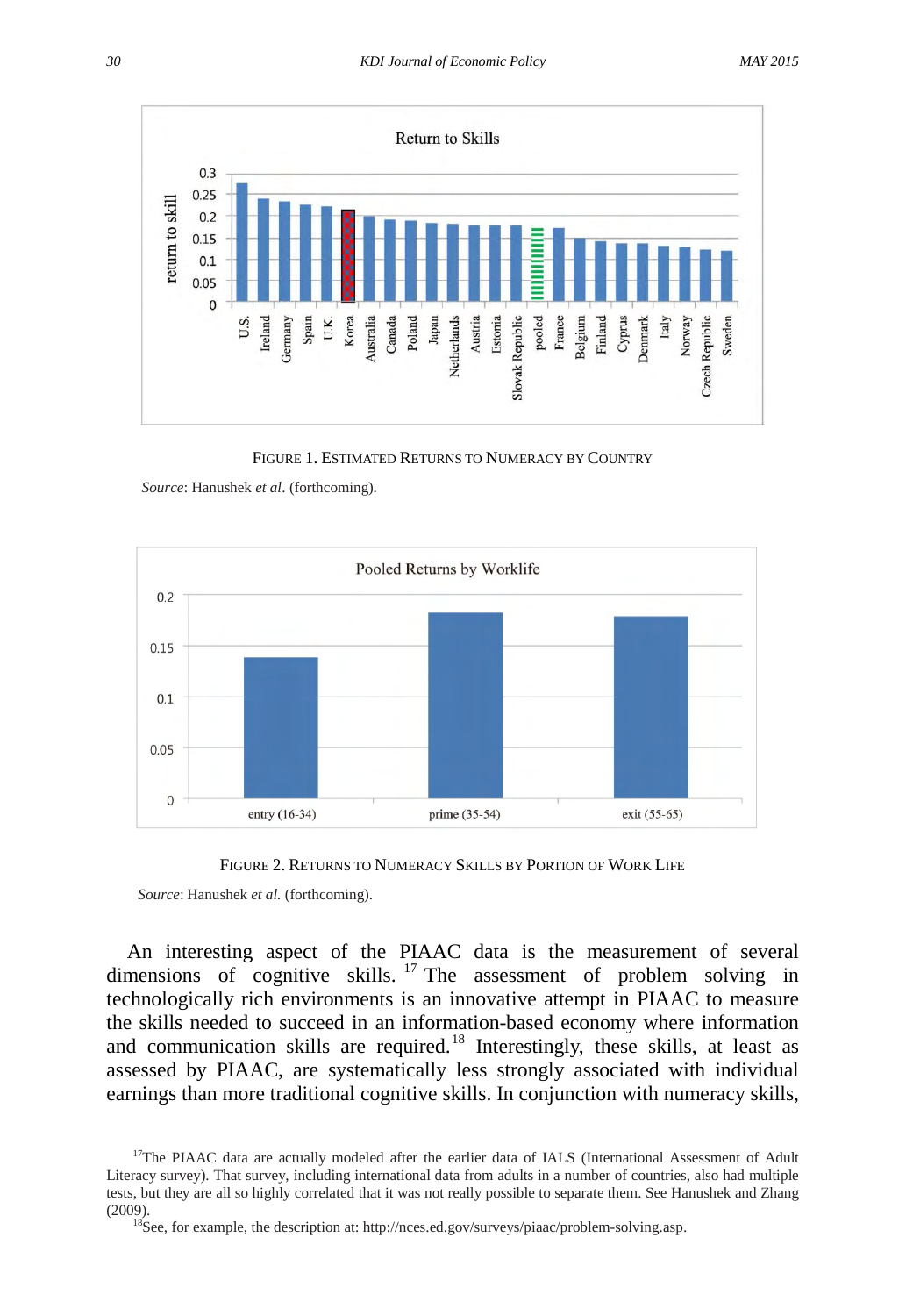problem solving has half the estimated return: 6.1 percent on average versus 12.2 percent for numeracy. This aggregate result holds across all countries except for the Czech Republic and Slovak Republic. Further, the point estimates for problem solving are insignificant in Australia, Japan, Korea, and Poland.

Another aspect of this analysis is the insight into the effect of just measuring skills early in the career – as commonly found in the studies shown in Table 1. If eq. (4) is modified to let the impact of skills vary across the work life, it becomes clear that skills have much less of an impact early in a career. Figure 2 show the returns pooled across all 23 countries for work force entry (age 16-34), the prime earnings period (age 35-54), and exit (age 55-65). Over the entry period, returns average 14 percent (per s.d.). They then rise to 18 percent for the remainder of the career.

The pattern for Korea mimics this, although it is everywhere higher. Entry period returns are 18 percent, and returns rise to 23 percent for the remainder of the work life.

## **VI. Alternative Interpretations**

Most prior estimates of the return to skills have come from estimations of the augmented Mincer earnings function in eq. (3). The question from this is how to interpret the estimated impact of schooling on earnings.

Two interpretations of the schooling gradient are possible. The previous estimates of the return to skill assume not only that the tests are accurate but also that they are complete measures of the requisite skills for the labor market.<sup>[19](#page-9-0)</sup> Both of these assumptions are questionable, but consideration of them provides more on the interpretation of the estimated schooling coefficient.

Consider first the case of a simple measurement error in using the test scores to describe the human capital of the individual. In this case, the estimated returns to skills would be biased downward. But also, where school attainment is simply an input to the production of human capital, the true coefficient on schooling in the earnings model would still be zero, but the estimate would be biased upward. $20$ Thus, estimating an augmented Mincer earnings function will produce a positive coefficient on years of schooling, but it would not have an interpretation of the returns to schooling that is common (e.g., Card 2001; or more nuanced, Heckman, Lochner, and Todd 2008).

The alternative interpretation is that cognitive skills are one proxy for human capital and school attainment is another. In this case, years of schooling is not just an input into the educational production function but is also an error-prone measure of relevant skills, or the output of the educational process. School attainment could, for example, be related to the noncognitive skills that are important for the educational process. Recent work has emphasized the importance of noncognitive skills and claims by some measures that noncognitive skills are as important if not

<span id="page-9-0"></span> $19$ The full requirement is that any unmeasured portions of skills are uncorrelated with the variables included in the model.

<span id="page-9-1"></span> $20$ The bias in the simple model is actually a special case of proxy variables; see McCallum (1972) or Wickens (1972).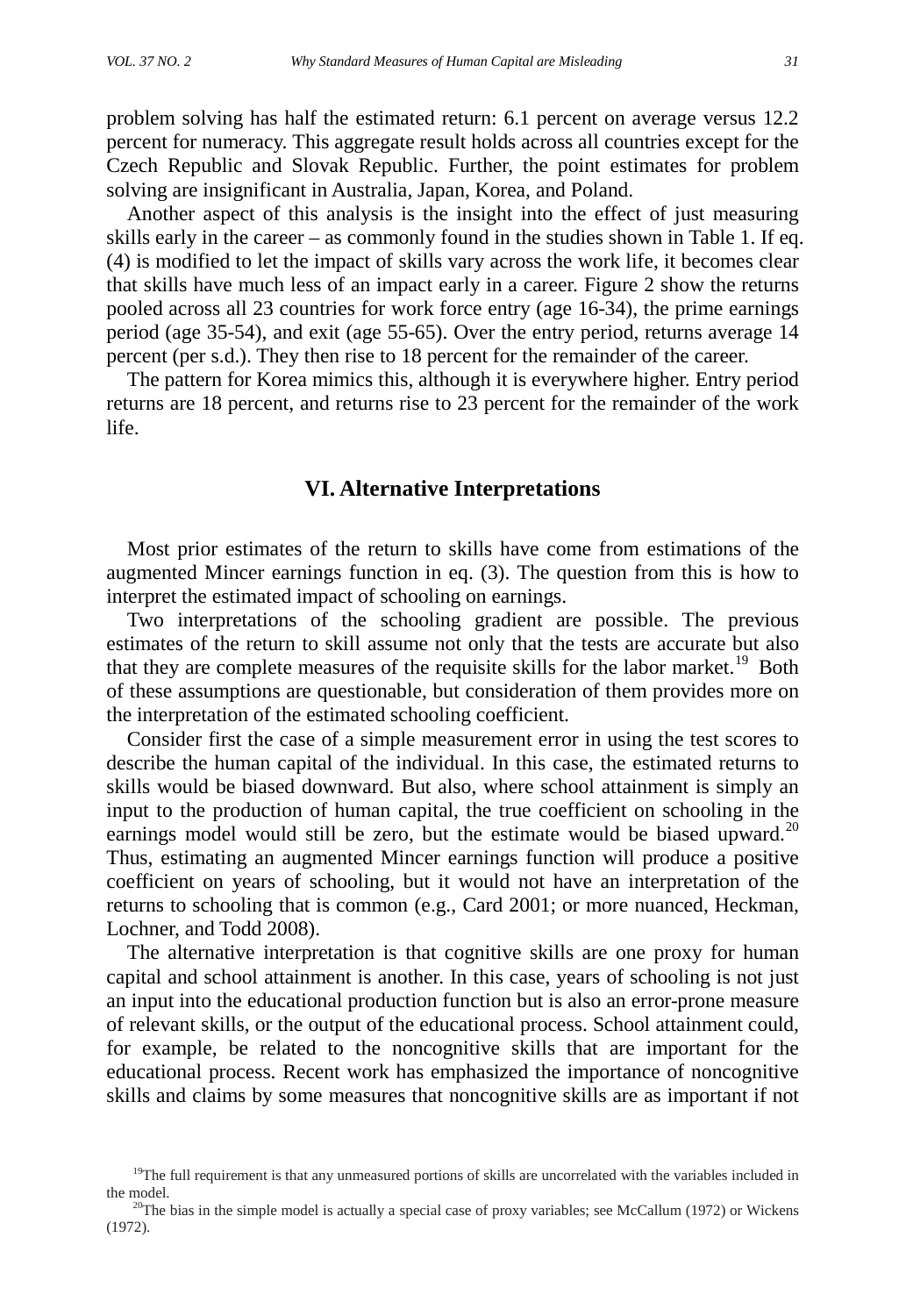more important in earnings determination (e.g., Heckman, Stixrud, and Urzua 2006; Cunha and Heckman  $2008$ .<sup>[21](#page-10-0)</sup> No attempt is made here to measure directly noncognitive skills. Instead we consider the potential impacts through the channel of school attainment.

It is possible to look at the range returns to measured skills from the augmented Mincer function perspective. Figure 3 provides an international comparison of returns to skills after controlling for school attainment. Four of the top six countries in terms of returns to numeracy from Figure 1 remain at the top of the world distribution in the estimates that include schooling, but returns in Spain and Korea drop to the pooled mean across countries. Countries at the low end of returns remain there, although the magnitude of the returns to cognitive skills is estimated to be lower.

The easiest way to think about these estimates is to consider that they provide a set of bounds on the importance (and in some sense usefulness) of cognitive skills measures of skills, or human capital. By any interpretation, however, it is clear that differences in cognitive skills are very important in individual earnings determination. Lacking measures of noncognitive skills, except as correlated with school attainment, implies nonetheless that it is difficult to categorize their role. The drop in the estimates of the returns to cognitive skills could reflect issues of pure measurement errors or could reflect the parallel importance of noncognitive skills.



FIGURE 3. RETURNS TO NUMERACY IN AUGMENTED MINCER

*Source*: Hanushek *et al.* (forthcoming)

<span id="page-10-0"></span><sup>21</sup>Heckman, Stixrud, and Urzua (2006) develop a very general model of endogenous school choice and errorprone measures of cognitive skills and noncognitive skills. While simple regressions of cognitive skills and noncognitive skills show that cognitive skills explain much more of the earnings variation than noncognitive skills, their simulations of a factor model find larger wage impacts from going across the range of noncognitive skills as compared to the range of cognitive skills.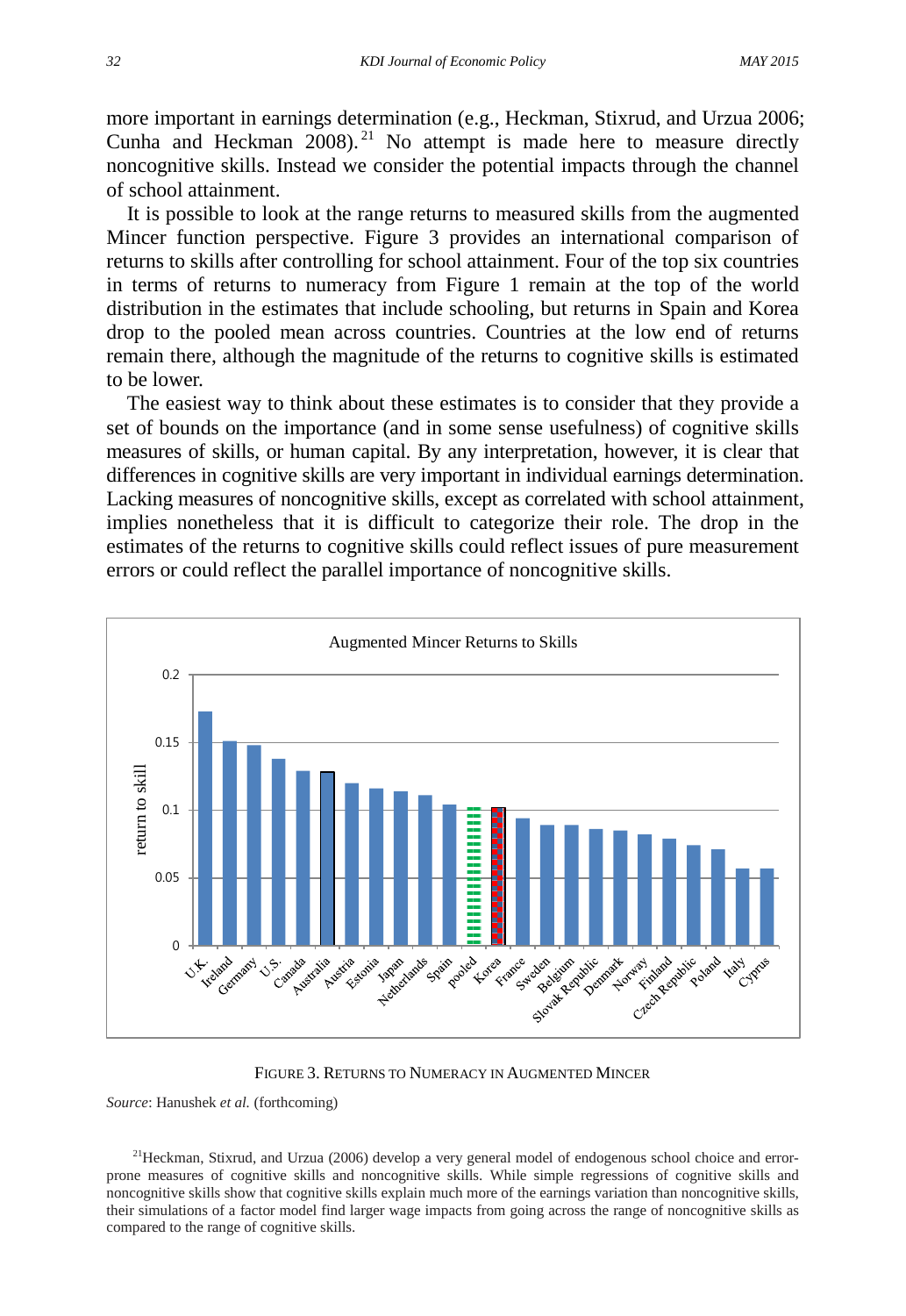An alternative perspective on the measurement of human capital comes from looking at economic growth. As developed fully in Hanushek and Woessmann (2015), essentially the same measurement questions arising in the models of wage determination reappear when interest turns to empirical models of growth.

In the late 1980s and early 1990s, empirical macroeconomists turned to attempts to explain differences in growth rates around the world. Following the initial work of Barro (1991), hundreds of separate studies – typically cross-sectional regressions – pursued the question of what factors determined the very large observed differences. The widely different approaches tested a variety of economic and political explanations, although the modeling invariably incorporated some measure of human capital.

The typical development is that growth rates  $(g)$  are a direct function of human capital  $(H)$ , a vector of other factors  $(X)$ , and a stochastic element  $(U)$ , as in

$$
(5) \t\t\t g=rH+X\beta+v,
$$

where  $r$  and  $\beta$  are unknown parameters to be estimated. The related empirical analysis employs cross-country data in order to estimate the impact of the different factors on growth. $^{22}$  $^{22}$  $^{22}$ 

From a very early point, a number of reviews and critiques of empirical growth modeling went to the interpretation of these studies. The critiques have focused on a variety of aspects of this work, including, importantly, the sensitivity of the analysis to the particular specification (e.g., Levine and Renelt 1992). They also emphasized basic identification issues and the endogeneity of many of the factors common to the modeling (e.g., Bils and Klenow 2000).

In both the analysis and the critiques, much of the attention focused on the form of the growth model estimated – including importantly the range of factors included – and the possibility of omitted factors that would bias the results. Little attention was given to measurement issues surrounding human capital.

When growth modeling looked for a measure of human capital, it was natural to think of measures of school attainment, building on the prior labor market analyses of Mincer.<sup>[23](#page-11-1)</sup> This initial growth work, much like the common wage determination models, simply substituted  $S$  for human capital in eq. (5) and estimated the growth relationship directly. $^{24}$  $^{24}$  $^{24}$ 

<span id="page-11-2"></span> $^{24}$ A variety of different issues have consumed much of the empirical growth analysis. At the top of the list is whether eq. (5) should be modeled in the form of growth rates of income as the dependent variable, or whether it

<span id="page-11-0"></span><sup>&</sup>lt;sup>22</sup>A detailed discussion of this growth model and of its variants can be found in Hanushek and Woessmann (2008).

<span id="page-11-1"></span><sup>&</sup>lt;sup>23</sup>Initially, even thinking of measuring human capital by school attainment faced data shortcomings, but data construction by Barro and Lee (1993) provided comparable data on school attainment, and the international growth work could proceed to look at the implications of human capital. There were some concerns about the accuracy of the data series, leading to alternative developments (Cohen and Soto 2007) and to further refinements by Barro and Lee (2010).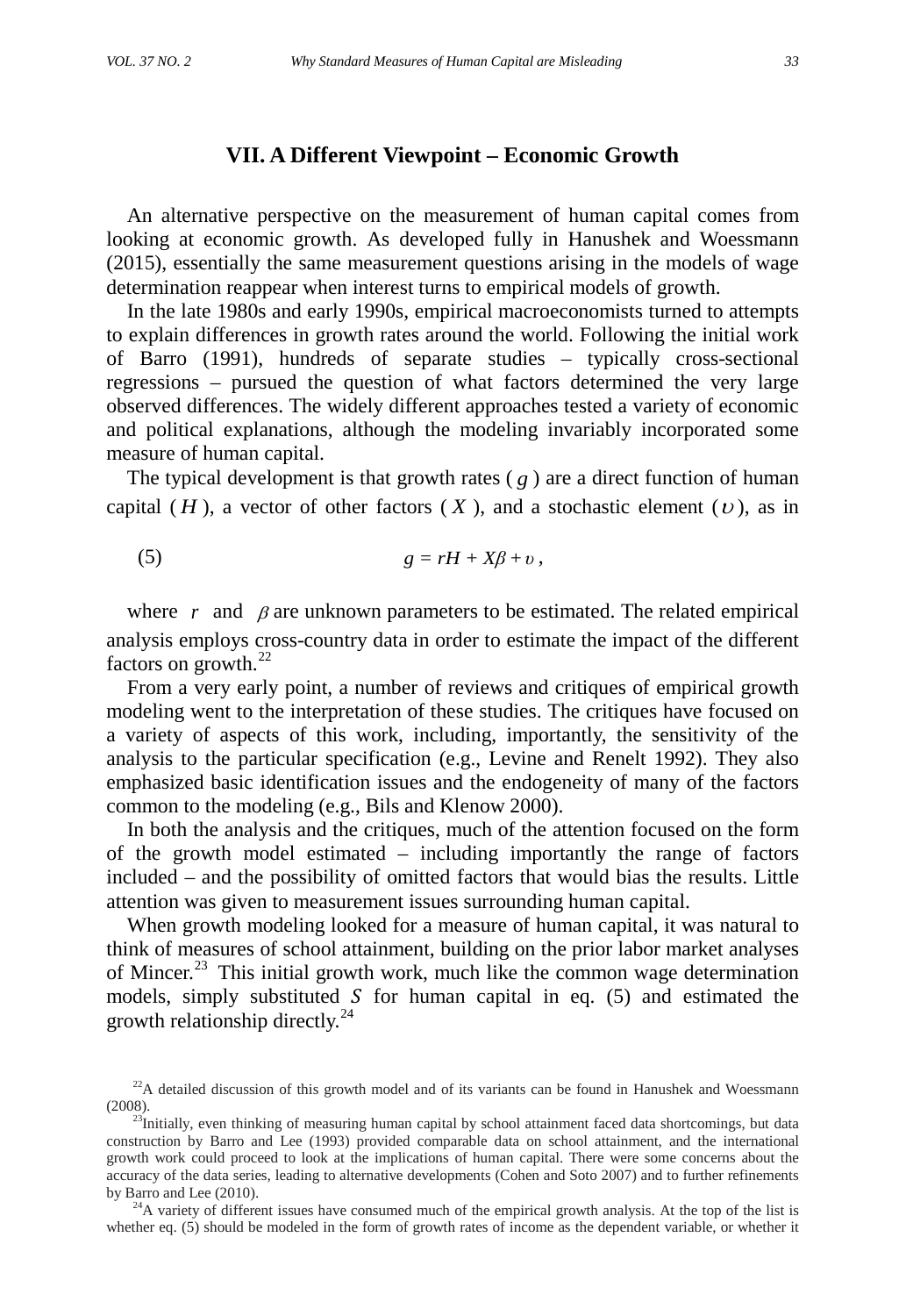Fundamentally, however, using school attainment as a measure of human capital in an international setting presents huge difficulties. In comparing human capital across countries, it is necessary to assume that the schools across diverse countries are imparting the same amount of learning per year in all countries. In other words, a year of school in Japan has the same value in terms of skills as a year of school in South Africa. In general, this is implausible.

A second problem with this measurement of human capital, as pointed out previously, is that it presumes schooling is the only source of human capital and skills. Yet, a variety of policies promoted by the World Bank and other development agencies emphasize improving health and nutrition as a way of developing human capital. These efforts reflect a variety of analyses into various health issues relative to learning, including micro-nutrients (Bloom, Canning, and Jamison 2004), worms in school children (Miguel and Kremer 2004), malaria, and other issues. Others have shown a direct connection of health and learning (Gomes-Neto *et al.* 1997; Bundy 2005). More broadly, as reviewed in Hanushek and Woessmann (2011a), a substantial body of work has recently developed in an international context, where differences in schools and in other factors are related to cross-country differences in achievement.

The analysis of cross-country skill differences used here is made possible by the development of international assessments of math and science (see the description in Hanushek and Woessmann 2011a). These assessments provide a common metric for measuring skill differences across countries, and they provide a method for testing directly the approaches to modeling growth, as found in equation  $(5)$ .<sup>[25](#page-12-0)</sup> Hanushek and Woessmann (2012) show that the achievement of the population is closely related to cognitive skills as measured by international math and science assessments and, importantly, that a casual interpretation is likely warranted.

The fundamental idea is that skills as measured by achievement, *C* , can be used as a direct indicator of the human capital of a country in eq. (5). And, as described in equation (2), schooling is just one component of the skills of individuals in different countries. Thus, unless the other influences on skills outside of school are orthogonal to the level of schooling, *S* , the growth model that relies on only *S* as a measure of human capital will not provide consistent estimates of how human capital enters into growth.

The impact of alternative measures of human capital can be seen in the long-run growth models summarized in Figure 4. The figure presents the result of estimating a simple model of long-run growth (g) over the period of 1960-2000 for the set of 50 countries with required data on growth, school attainment, and achievement (see Hanushek and Woessmann 2015). The underlying regression relates growth to initial levels of GDP and to human capital as measured by school attainment and cognitive skills measured by international test scores.<sup>[26](#page-12-1)</sup> Not only is there a

should model the level of income. The former is generally identified as endogenous growth models (e.g., Romer 1990), while the latter is typically thought of as a neoclassical growth model (e.g., Mankiw, Romer, and Weil 1992). The distinction has received a substantial amount of theoretical attention, although little empirical work has attempted to provide evidence on the specific form (see Hanushek and Woessmann 2008). 25This approach to modeling growth as a function of international assessments of skill differences was

<span id="page-12-1"></span><span id="page-12-0"></span>introduced in Hanushek and Kimko (2000). It was extended in Hanushek and Woessmann (2008) and in a variety of other analyses identified there.<br><sup>26</sup>The inclusion of initial income levels for countries is quite standard in this literature. The typical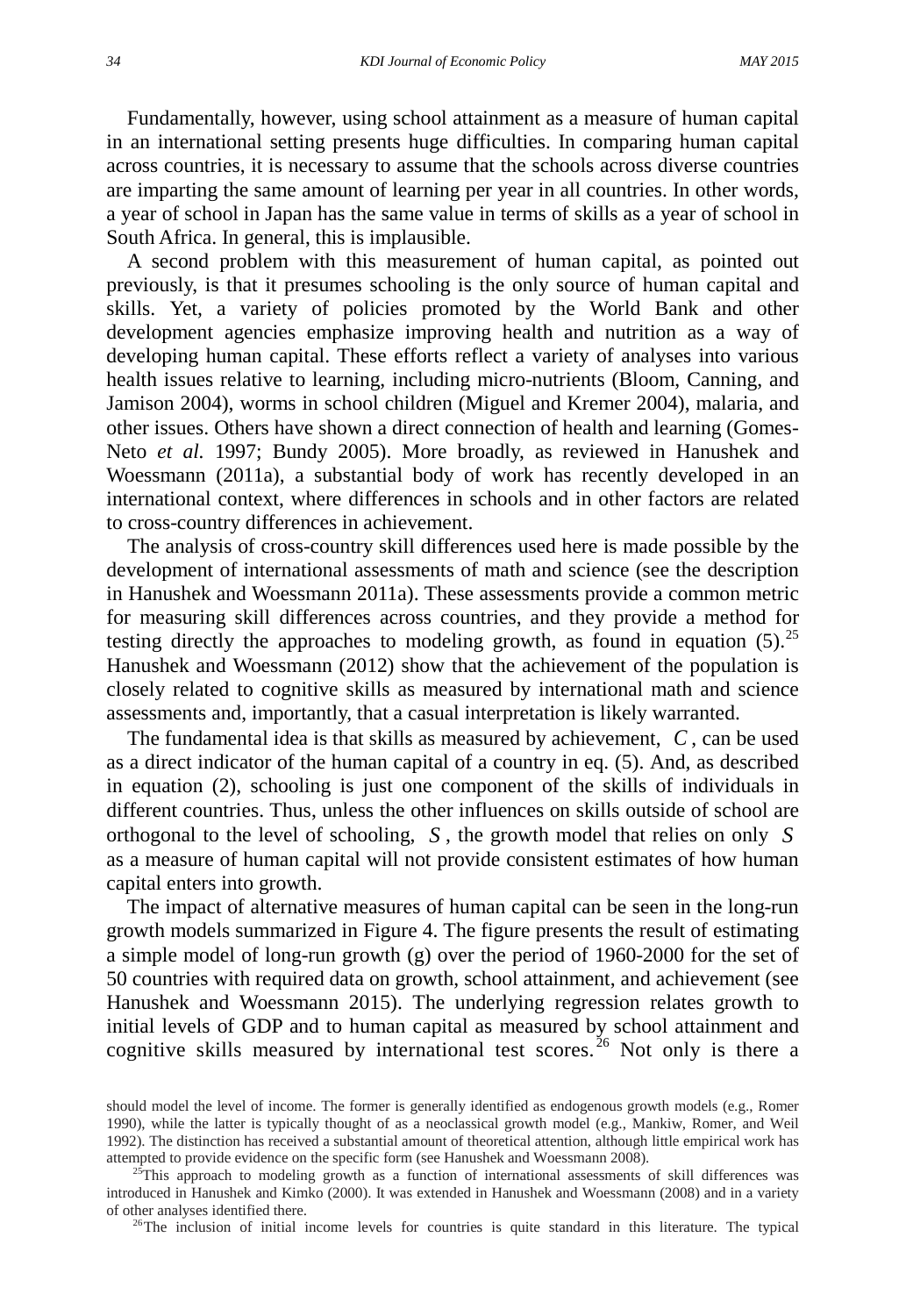

FIGURE 4. KNOWLEDGE CAPITAL AND ECONOMIC GROWTH RATES ACROSS COUNTRIES

*Notes*: Added-variable plot of a regression of the average annual rate of growth (in percent) of real GDP per capita in 1960-2000 on average test scores on international student achievement tests, average years of schooling in 1960, and initial level of real GDP per capita in 1960 (mean of unconditional variables added to each axis).



FIGURE 5. YEARS OF SCHOOLING AND ECONOMIC GROWTH RATES AFTER CONSIDERING KNOWLEDGE CAPITAL

*Notes*: Added-variable plot of a regression of the average annual rate of growth (in percent) of real GDP per capita in 1960-2000 on average test scores on international student achievement tests, average years of schooling in 1960, and initial level of real GDP per capita in 1960 (mean of unconditional variables added to each axis). *Source*: Hanushek and Woessmann (2015).

interpretation is that this permits "catch-up" growth, reflecting the fact that countries starting behind can grow rapidly simply by copying the existing technologies in other countries, while more advanced countries must develop new technologies. Estimating models in this form permits some assessment of the differences between the endogenous and neoclassical growth models (see Hanushek and Woessmann 2011b).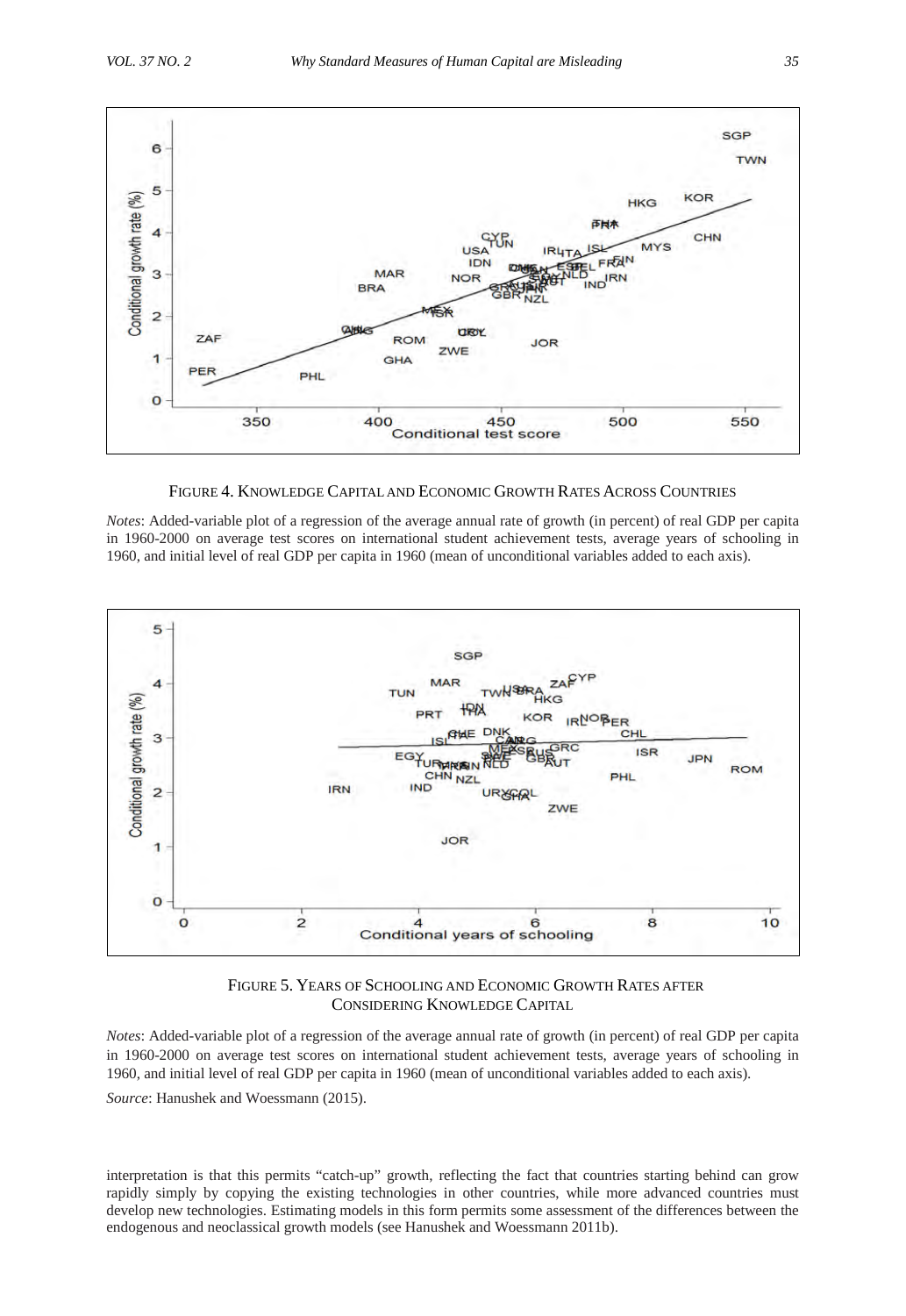significant relationship between cognitive skills and growth, but the simple model can also explain three-quarters of the variance in growth rates.

Importantly, as shown in Figure 5, once direct assessments of skills are included, school attainment is not significantly related to growth, and the coefficient on school attainment is very close to zero. Seen the other way, school attainment by itself can explain just one-quarter of the variation in growth rates across countries. These models do not say that schooling is worthless. They do say, however, that only the portion of schooling that is directly related to skills has any impact on cross-country differences in growth. The importance of skills and conversely the unimportance of schooling that does not produce higher levels of skills have a direct bearing on human capital policies for developing countries.

Finally, the estimated impacts of cognitive skills on growth are very large. The cognitive skills measure is scaled to standard deviations of achievement. Thus, one standard deviation difference in performance equates to two percent per year in average annual growth of GDP per capita.

For the measurement discussions here, two things are important, particularly as related to the prior evidence on wage determination. First, beyond cognitive skills (which in the aggregate we call the knowledge capital of nations) there is not much room for other factors to explain differences in growth rates. Second, while there was some confusion about how to interpret school attainment in the prior wage equations, there is no such confusion here – because only the portion of school attainment that is correlated with cognitive skills counts in the growth models.

## **VIII. Some Concluding Thoughts**

Nobody doubts the role of human capital for either individuals or nations. But being able to measure the underlying skills consistently and accurately remains an issue. It is quite clear that school attainment cannot be a sufficiently accurate measure either for analysis of economic outcomes or for the development of appropriate policies. But the alternative is not fully certain.

Fairly recently there has been the development of data on cognitive skills – both for individuals and for nations – that provide one way to measure human capital. The development of various achievement tests has been going on for some time, so that many issues of internal reliability have been addressed. There still remain some questions about external validity and particularly the range of skills measured, but the prior results show that existing measures are strongly related to economic outcomes.

A parallel discussion of noncognitive skills has not moved to the same place yet. While there is considerable intuition behind the importance of noncognitive skills for individuals, and perhaps nations, there is less background in the measurement and testing of these.<sup>[27](#page-14-0)</sup> Thus, for policy purposes, there is not strong guidance on when or how to consider noncognitive skill development.

<span id="page-14-0"></span><sup>27</sup>See the development of these ideas in Heckman, Stixrud, and Urzua (2006). See also West *et al*. (2014) on the difficulty of measuring noncognitive skills and of understanding how they are produced.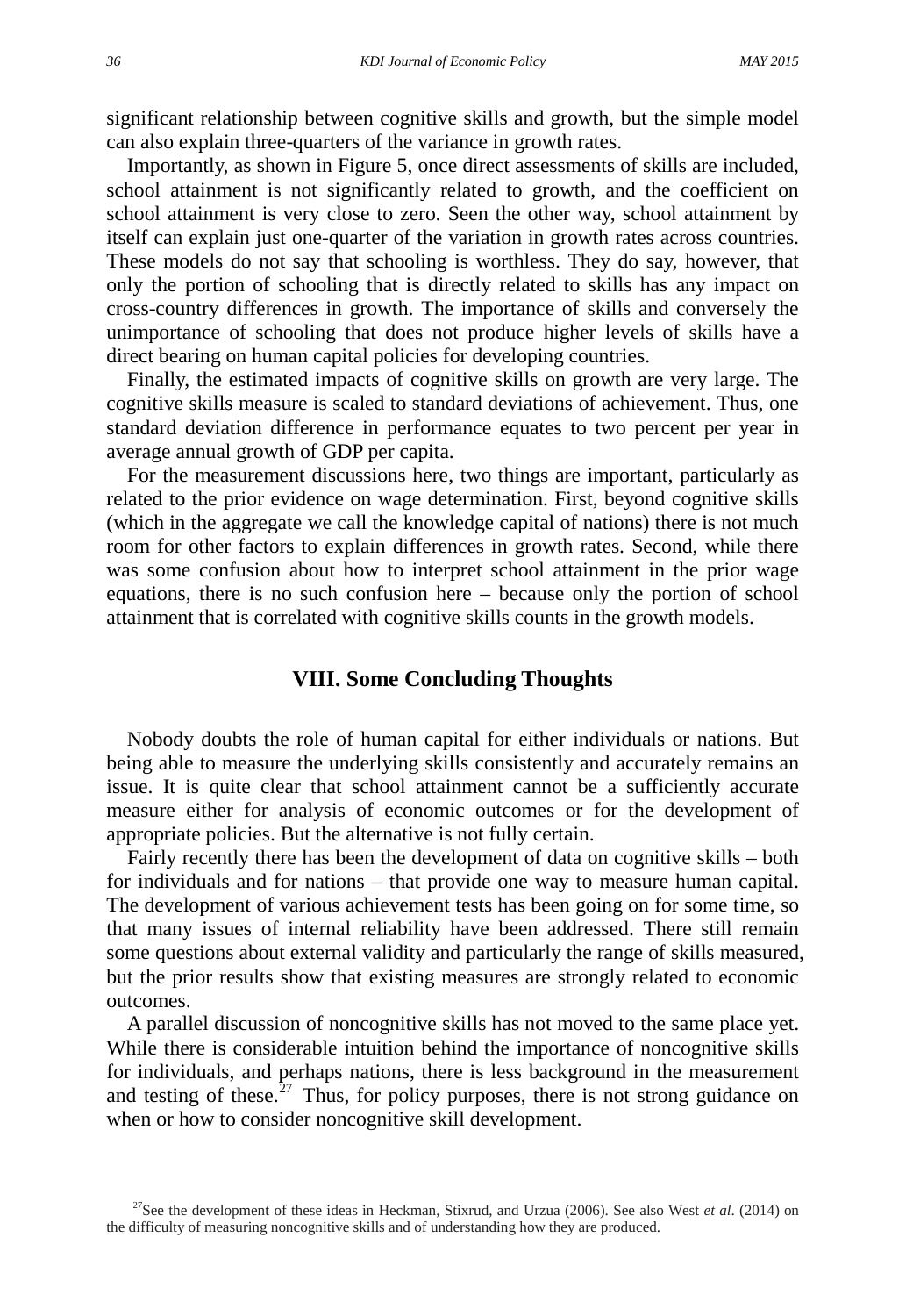#### **REFERENCES**

- **Acemoglu, D., and J. S. Pischke.** 1998. "Why Do Firms Train? Theory and Evidence." *Quarterly Journal of Economics* 113 (1): 79-119.
- **Acemoglu, D., and J. S. Pischke.** 1999. "Beyond Becker: Training in Imperfect Labour Markets." *Economic Journal* 109 (453): F112-F142.
- **Altonji, J., and C. Pierret.** 2001. "Employer Learning and Statistical Discrimination." *Quarterly Journal of Economics* 116 (1): 313-350.
- **Barro, R. 1991.** "Economic Growth in a Cross Section of Countries." *Quarterly Journal of Economics* 106 (2): 407-443.
- **Barro, R., and Jong-Wha Lee.** 1993. "International Comparisons of Educational Attainment." *Journal of Monetary Economics* 32 (3): 363-394.
- **Barro, R., and Jong-Wha Lee.** 2010. "A New Data Set of Educational Attainment in the World, 1950-2010." National Bureau of Economic Research (NBER) Working Paper 15902.
- **Becker, G.** 1964. *Human Capital: A Theoretical and Empirical Analysis, with Special Reference to Education*. New York, NY: National Bureau of Economic Research.
- **Bils, M., and P. Klenow.** 2000. "Does Schooling Cause Growth?" *American Economic Review* 90 (5): 1160-1183.
- **Bloom, D., D. Canning, and D. Jamison.** 2004. "Health, Wealth and Welfare." *Finance and Development* 41 (1): 10-15.
- **Bowles, S., H. Gintis, and M. Osborne.** 2001. "The Determinants of Earnings: A Behavioral Approach." *Journal of Economic Literature* 39 (4): 1137-1176.
- **Bundy, D. 2005.** "School Health and Nutrition: Policy and Programs." *Food and Nutrition Bulletin* 26 (2): S186-S192.
- **Card, D.** 2001. "Estimating the Return to Schooling: Progress on Some Persistent Econometric Problems." *Econometrica* 69 (5): 1127-1160.
- **Chetty, R., J. Friedman, N. Hilger, E. Saez, D. Schanzenbach, and D. Yagan.** 2011. "How Does Your Kindergarten Classroom Affect Your Earnings? Evidence from Project STAR." *Quarterly Journal of Economics* 126 (4): 1593-1660.
- **Cohen, D., and M. Soto.** 2007. "Growth and Human Capital: Good Data, Good Results." *Journal of Economic Growth* 12 (1): 51-76.
- **Coleman, J., E. Campbell, C. Hobson, J. McPartland, A. Mood, F. Weinfeld, and R. York.** 1966. *Equality of educational opportunity*. Washington, D.C.: U.S. Government Printing Office.
- **Cunha, F., and J. Heckman.** 2008. "Formulating, Identifying and Estimating the Technology of Cognitive and Noncognitive Skill Formation." *The Journal of Human Resources* 43 (4): 738- 782.
- **Goldin, C., and L. Katz.** 2008. *The Race between Education and Technology*. Cambridge, MA: Harvard University Press.
- **Gomes-Neto, J., E. Hanushek, R. Leite, and R. Frota-Bezzera.** 1997. "Health and Schooling: Evidence and Policy Implications for Developing Countries." *Economics of Education Review* 16 (3): 271-282.
- **Haider, S., and G. Solon.** 2006. "Life-cycle Variation in the Association between Current and Lifetime Earnings." *American Economic Review* 96 (4): 1308-1320.
- **Hanushek, E.** 2002. "Publicly Provided Education." In *Handbook of Public Economics*, Vol. 4, edited by A. Auerbach and M. Feldstein. Amsterdam: North Holland, 2045-2141.
- **Hanushek, E.** 2003. "The Failure of Input-based Schooling Policies." *Economic Journal* 113 (485): F64-F98.
- **Hanushek, E.** 2011. "The Economic Value of Higher Teacher Quality." *Economics of Education Review* 30 (3): 466-479.
- **Hanushek, E., and D. Kimko.** 2000. "Schooling, Labor Force Quality, and the Growth of Nations." *American Economic Review* 90 (5): 1184-1208.
- **Hanushek, E., G. Schwerdt, S. Wiederhold, and L. Woessmann.** 2015. "Returns to Skills around the World: Evidence from PIAAC." *European Economic Review* 73: 103-130.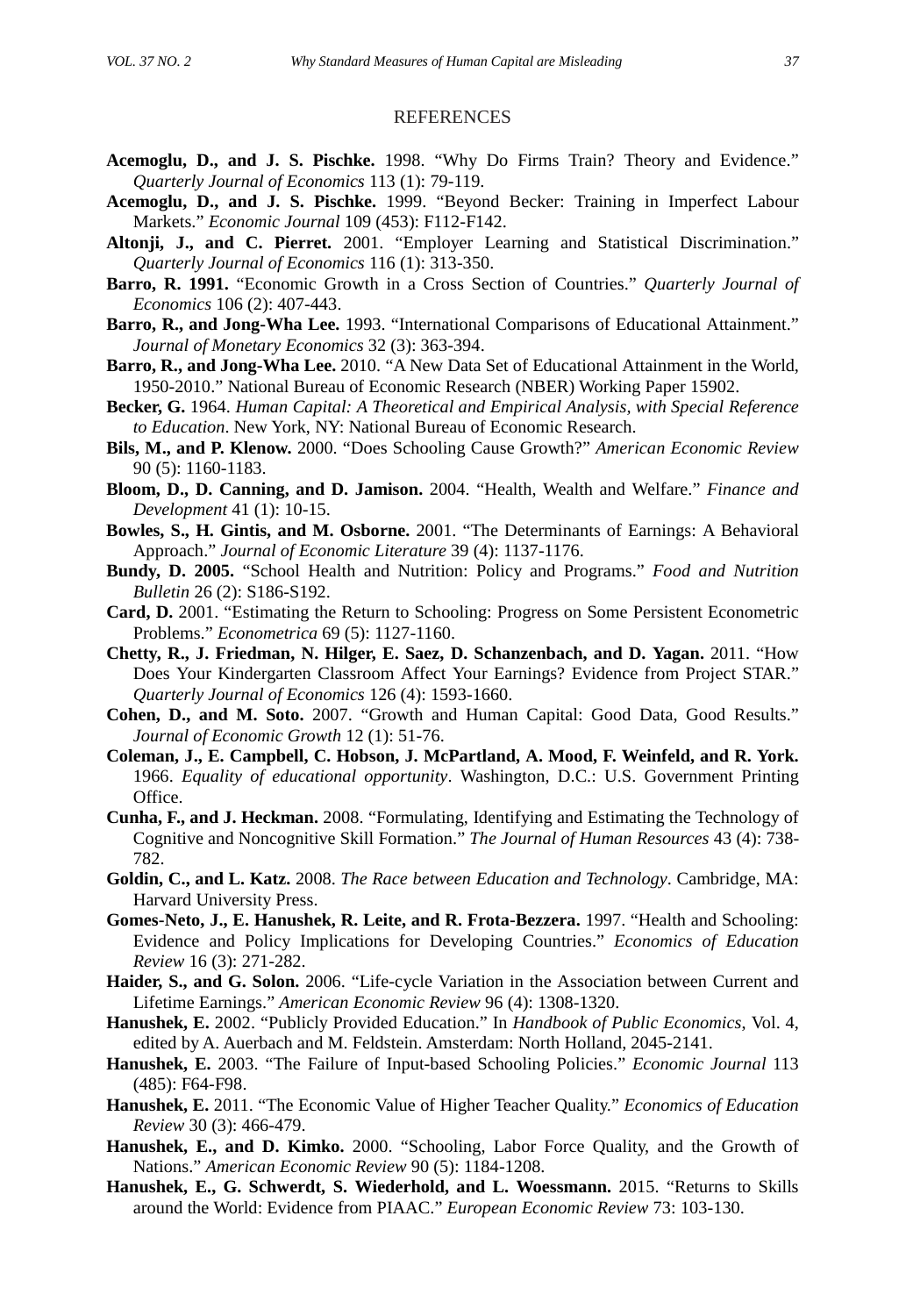- **Hanushek, E., and L. Woessmann.** 2008. "The Role of Cognitive Skills in Economic Development." *Journal of Economic Literature* 46 (3): 607-668.
- **Hanushek, E., and L. Woessmann.** 2011a. "The Economics of International Differences in Educational Achievement." In *Handbook of the Economics of Education*, Vol. 3, edited by E. Hanushek, S. Machin, and L. Woessmann. Amsterdam: North Holland, 89-200.
- **Hanushek, E., and L. Woessmann.** 2011b. "How much do Educational Outcomes Matter in OECD Countries?" *Economic Policy* 26 (67): 427-491.
- **Hanushek, E., and L. Woessmann.** 2012. "Do Better Schools Lead to more Growth? Cognitive Skills, Economic Outcomes, and Causation." *Journal of Economic Growth* 17 (4): 267-321.
- **Hanushek, E., and L. Woessmann.** 2015. *The Knowledge Capital of Nations: Education and the Economics of Growth*. Cambridge, MA: MIT Press.
- **Hanushek, E., and L. Zhang.** 2009. "Quality-consistent Estimates of International Schooling and Skill Gradients." *Journal of Human Capital* 3 (2): 107-143.
- **Hause, J.** 1971. "Ability and Schooling as Determinants of Lifetime Earnings or If You're so Smart, Why aren't You Rich?" *American Economic Review* 61 (2): 289-298.
- **Hause, J.** 1972. "Earnings Profile: Ability and Schooling." *Journal of Political Economy* 80 (3): S108-S138.
- **Heckman, J., L. Lochner, and P. Todd.** 2006. "Earnings Functions, Rates of Return and Treatment Effects: The Mincer Equation and Beyond." In *Handbook of the Economics of Education*, Vol. 1, edited by E. Hanushek and F. Welch. Amsterdam: North Holland, 307-458.
- **Heckman, J., L. Lochner, and P. Todd.** 2008. "Earnings Functions and Rates of Return." *Journal of Human Capital* 2 (1): 1-31.
- **Heckman, J., J. Stixrud, and S. Urzua.** 2006. "The Effects of Cognitive and Noncognitive Abilities on Labor Market Outcomes and Social Behavior." *Journal of Labor Economics* 24 (3): 411-482.
- **Kiker, F.** 1966. "The Historical Roots of the Concept of Human Capital." *Journal of Political Economy* 74 (5): 481-499.
- **Kiker, F.** 1968. *Human Capital: In Retrospect*. Columbia, SC: University of South Carolina.
- **Lazear, E.** 2003. "Teacher Incentives." *Swedish Economic Policy Review* 10 (3): 179-214.
- **Levine, R., and D. Renelt.** 1992. "A Sensitivity Analysis of Cross-country Growth Regressions." *American Economic Review* 82 (4): 942-963.
- **Mankiw, N., D. Romer, and D. Weil.** 1992. "A Contribution to the Empirics of Economic Growth." *Quarterly Journal of Economics* 107 (2): 407-437.
- **Marshall, A.** 1898. *Principles of Economics*, vol. 1. London: Macmillan and Company.
- **McCallum, B.** 1972. "Relative Asymptotic Bias from Errors of Omission and Measurement." *Econometrica* 40 (4): 757-758.
- **Miguel, E., and M. Kremer.** 2004. "Worms: Identifying Impacts on Education and Health in the Presence of Treatment Externalities." *Econometrica* 72 (1): 159-217.
- **Mincer, J.** 1970. "The Distribution of Labor Incomes: A Survey with Special Reference to the Human Capital Approach." *Journal of Economic Literature* 8 (1): 1-26.
- **Mincer, J.** 1974. Schooling, Experience, and Earnings. New York: NBER.
- **Montenegro, C., and H. Patrinos.** Sept. 2014. "Comparable Estimates of Returns to Schooling Around The World." World Bank Policy Research Working Paper 7020.
- **Mulligan, C.** 1999. "Galton Versus the Human Capital Approach to Inheritance." *Journal of Political Economy* 107 (6): S184-S224.
- **Murnane, R., J. Willett, Y. Duhaldeborde, and J. Tyler.** 2000. "How Important are the Cognitive Skills of Teenagers in Predicting Subsequent Earnings?" *Journal of Policy Analysis and Management* 19 (4): 547-568.
- **Petty, W.** 1676 [1899]. "Political Arithmetic." In *The Economic Writings of Sir William Petty*, edited by Charles Henry Hull. Cambridge, UK: Cambridge University Press: 233-313.
- **Psacharopoulos, G.** 1973. *Returns to Education: An International Comparison*. San Francisco, CA: Jossey-Bass Inc.
- **Psacharopoulos, G., and H. Patrinos.** 2004. "Returns to Investment in Education: A Further Update." *Education Economics* 12 (2): 111-134.
- **Romer, P.** 1990. "Endogenous Technological Change." *Journal of Political Economy* 99 (5):